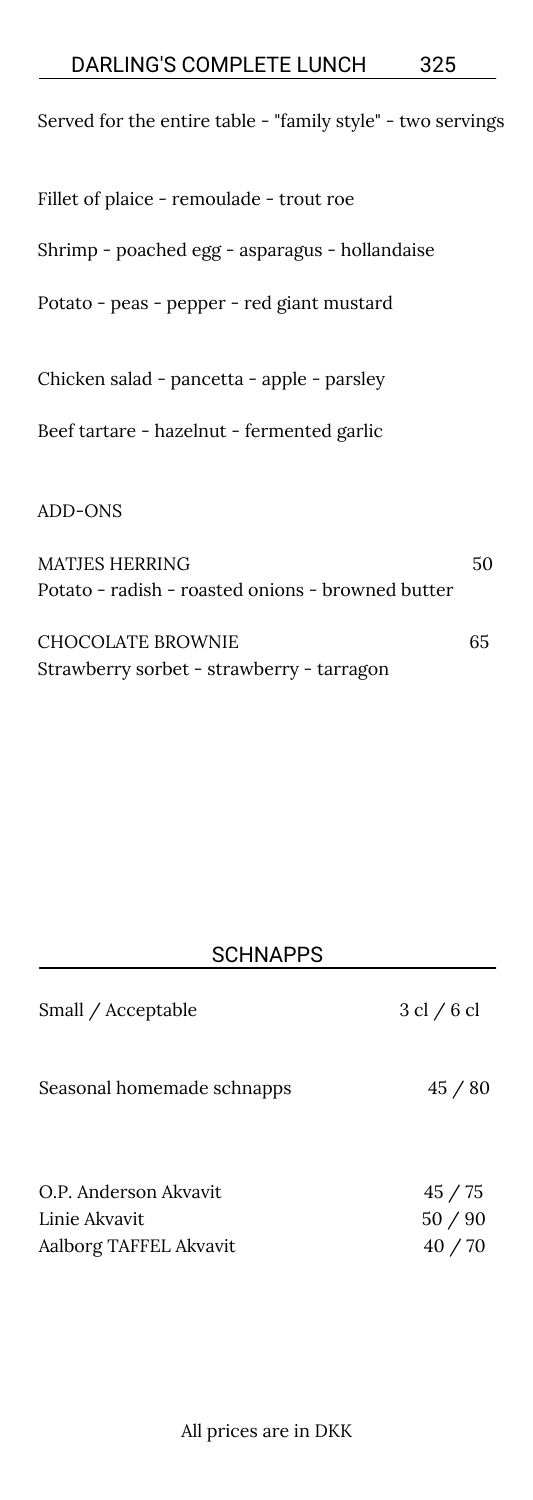## SMØRREBRØD

| <b>FISH</b>                                                                                                       |     |
|-------------------------------------------------------------------------------------------------------------------|-----|
| MATJES HERRING                                                                                                    | 115 |
| Potato - radish - roasted onions - browned butter<br>FILLET OF PLAICE<br>Remoulade - lemon gel - trout roe - dill | 135 |
| FILET OF PLAICE & SHRIMP<br>Tartare sauce - red onion - cress                                                     | 155 |

| <b>SHELLFISH</b>                                                                                       |     |
|--------------------------------------------------------------------------------------------------------|-----|
| EGG & SHRIMP<br>Asparagus - hollandaise                                                                | 135 |
| <b>SURF 'N' TURF</b><br>Lobster - red deer - trout roe - beech mushroom<br>hazelnut - lobster emulsion | 175 |
| SOFTSHELL CRAB<br>Tartare sauce - apple - tomato - lemon                                               | 165 |

# GREENS

| AVOCADO                                           | 125 |
|---------------------------------------------------|-----|
| Pointed cabbage - chili - lemon - parsley - onion |     |
| POTATO                                            | 115 |
| Peas - tomato - pepper mayonnaise                 |     |
| red giant mustard                                 |     |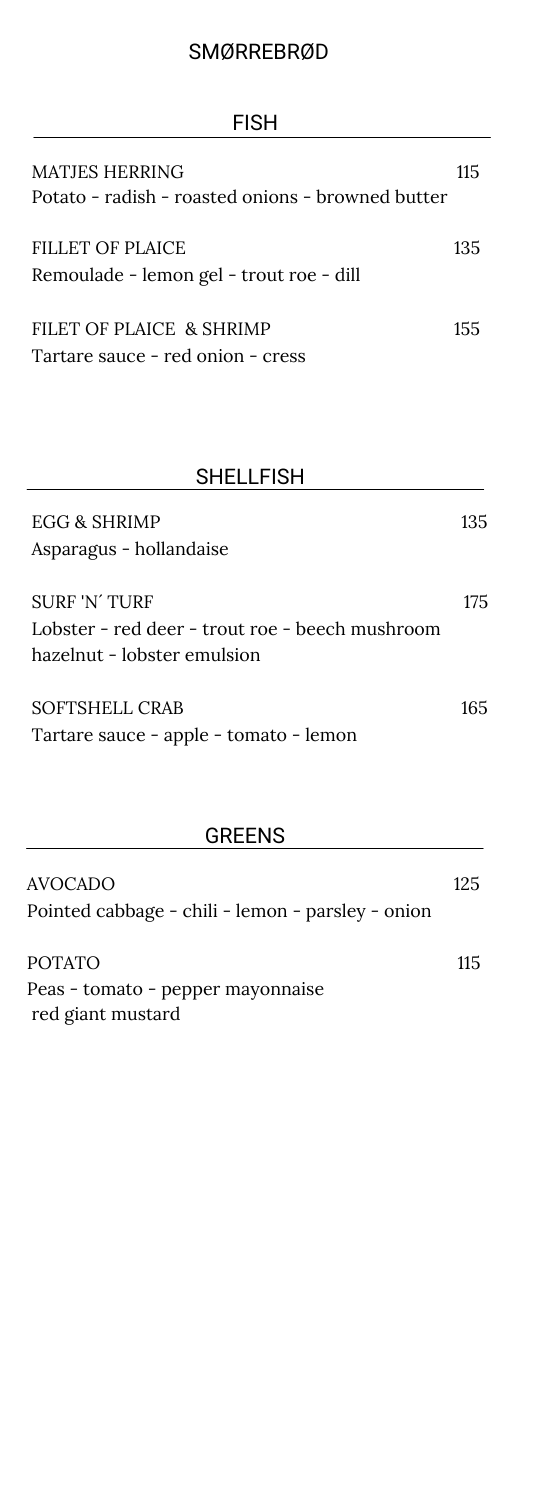| CREAMY CHICKEN SALAD<br>Celery - pancetta - apple - parsley                 | 135 |
|-----------------------------------------------------------------------------|-----|
| <b>IBERICO MEATBALLS</b><br>Truffle emulsion - cucumber relish - pork rinds | 155 |
| <b>BEEF TARTARE</b><br>Hazelnut - pearl onion - fermented garlic - malt     | 135 |

| <b>CHEESE</b>                                    |     |
|--------------------------------------------------|-----|
| <b>CHEESE OF THE DAY</b>                         | 95. |
| Honey marinated nuts                             |     |
| DEEP FRIED CAMEMBERT                             | 110 |
| Rhubarb - hazelnut - cress                       |     |
| DEEP FRIED CAMEMBERT DELUXE                      | 150 |
| Foie gras - truffle - rhubarb - hazelnut - cress |     |

| <b>DESSERT</b>                                                      |    |
|---------------------------------------------------------------------|----|
| RHUBARB CONSOMMÉ<br>White chocolate parfait - honey - licorice herb | 85 |
| CHOCOLATE BROWNIE<br>Strawberry sorbet - strawberry - tarragon      | 85 |
| <b>SWEETS FOR THE COFFEE</b><br>3 pieces of chocolate               | 75 |

## FOR OUR SMALL FRIENDS

| FILLET OF PLAICE<br>Fries - remoulade | 85 |
|---------------------------------------|----|
| IBERICO MEATBALLS<br>Fries - ketchup  | 85 |